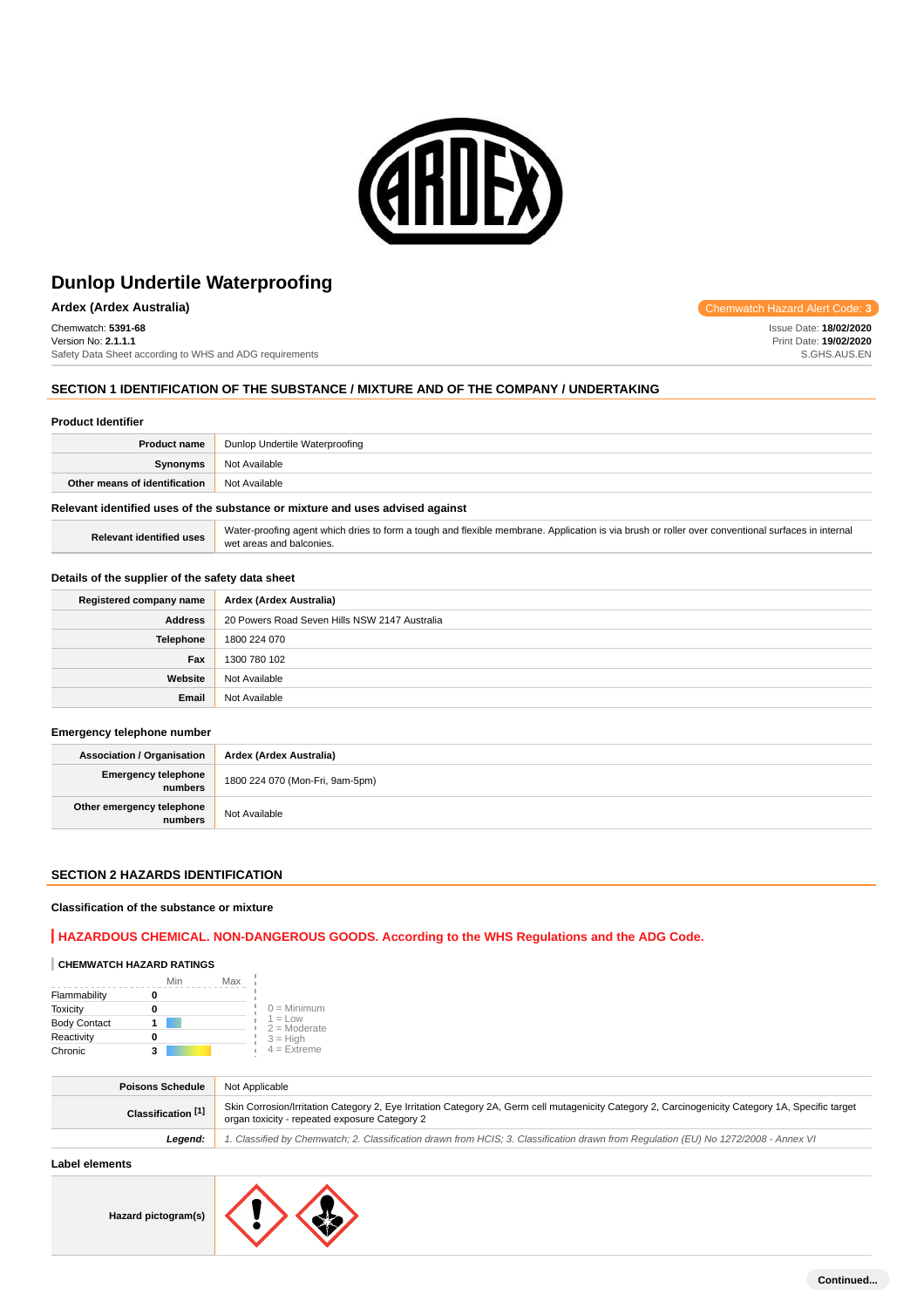| <b>SIGNAL WORD</b>                           | <b>DANGER</b>                                                      |  |
|----------------------------------------------|--------------------------------------------------------------------|--|
| Hazard statement(s)                          |                                                                    |  |
| H315                                         | Causes skin irritation.                                            |  |
| H319                                         | Causes serious eye irritation.                                     |  |
| H341                                         | Suspected of causing genetic defects.                              |  |
| H350                                         | May cause cancer.                                                  |  |
| H373                                         | May cause damage to organs through prolonged or repeated exposure. |  |
| <b>Precautionary statement(s) Prevention</b> |                                                                    |  |
| P <sub>201</sub>                             | Obtain special instructions before use.                            |  |
| P260                                         | Do not breathe mist/vapours/spray.                                 |  |

## **Precautionary statement(s) Response**

| P308+P313      | IF exposed or concerned: Get medical advice/attention.                                                                           |
|----------------|----------------------------------------------------------------------------------------------------------------------------------|
| P321           | Specific treatment (see advice on this label).                                                                                   |
| P362           | Take off contaminated clothing and wash before reuse.                                                                            |
| P305+P351+P338 | IF IN EYES: Rinse cautiously with water for several minutes. Remove contact lenses, if present and easy to do. Continue rinsing. |

## **Precautionary statement(s) Storage**

**P405** Store locked up.

**P281** Use personal protective equipment as required.

**P280** Wear protective gloves/protective clothing/eye protection/face protection.

### **Precautionary statement(s) Disposal**

**P501** Dispose of contents/container to authorised hazardous or special waste collection point in accordance with any local regulation.

## **SECTION 3 COMPOSITION / INFORMATION ON INGREDIENTS**

#### **Substances**

See section below for composition of Mixtures

## **Mixtures**

| <b>CAS No</b> | %[weight] | Name                                       |
|---------------|-----------|--------------------------------------------|
| 65405-61-0    | 10-30     | styrene acrylate copolymer                 |
| 7727-43-7     | 10-30     | barium sulfate                             |
| 14808-60-7    | $1 - 10$  | silica crystalline - quartz                |
| 13463-67-7    | $1 - 10$  | titanium dioxide                           |
| 14807-96-6    | $<$ 5     | talc                                       |
| 9004-34-6     | $<$ 5     | cellulose                                  |
| 112-34-5      | $<$ 1     | diethylene alvcol monobutyl ether          |
| Not Available | 3         | Ingredients determined not to be hazardous |
| 7732-18-5     | $30 - 60$ | water                                      |

## **SECTION 4 FIRST AID MEASURES**

### **Description of first aid measures**

| <b>Eye Contact</b>  | If this product comes in contact with the eyes:<br>• Wash out immediately with fresh running water.<br>Ensure complete irrigation of the eye by keeping eyelids apart and away from eye and moving the eyelids by occasionally lifting the upper<br>and lower lids<br>▶ Seek medical attention without delay; if pain persists or recurs seek medical attention.<br>▶ Removal of contact lenses after an eye injury should only be undertaken by skilled personnel.                                 |
|---------------------|-----------------------------------------------------------------------------------------------------------------------------------------------------------------------------------------------------------------------------------------------------------------------------------------------------------------------------------------------------------------------------------------------------------------------------------------------------------------------------------------------------|
| <b>Skin Contact</b> | If skin or hair contact occurs:<br>Immediately flush body and clothes with large amounts of water, using safety shower if available.<br>• Quickly remove all contaminated clothing, including footwear.<br>▶ Wash skin and hair with running water. Continue flushing with water until advised to stop by the Poisons Information Centre.<br>Transport to hospital, or doctor.                                                                                                                      |
| Inhalation          | If fumes or combustion products are inhaled remove from contaminated area.<br>Lay patient down. Keep warm and rested.<br>▶ Prostheses such as false teeth, which may block airway, should be removed, where possible, prior to initiating first aid procedures.<br>▶ Apply artificial respiration if not breathing, preferably with a demand valve resuscitator, bag-valve mask device, or pocket mask as trained.<br>Perform CPR if necessary.<br>Transport to hospital, or doctor, without delay. |
| Ingestion           | If swallowed do <b>NOT</b> induce vomiting.<br>► If vomiting occurs, lean patient forward or place on left side (head-down position, if possible) to maintain open airway and prevent aspiration.<br>• Observe the patient carefully.                                                                                                                                                                                                                                                               |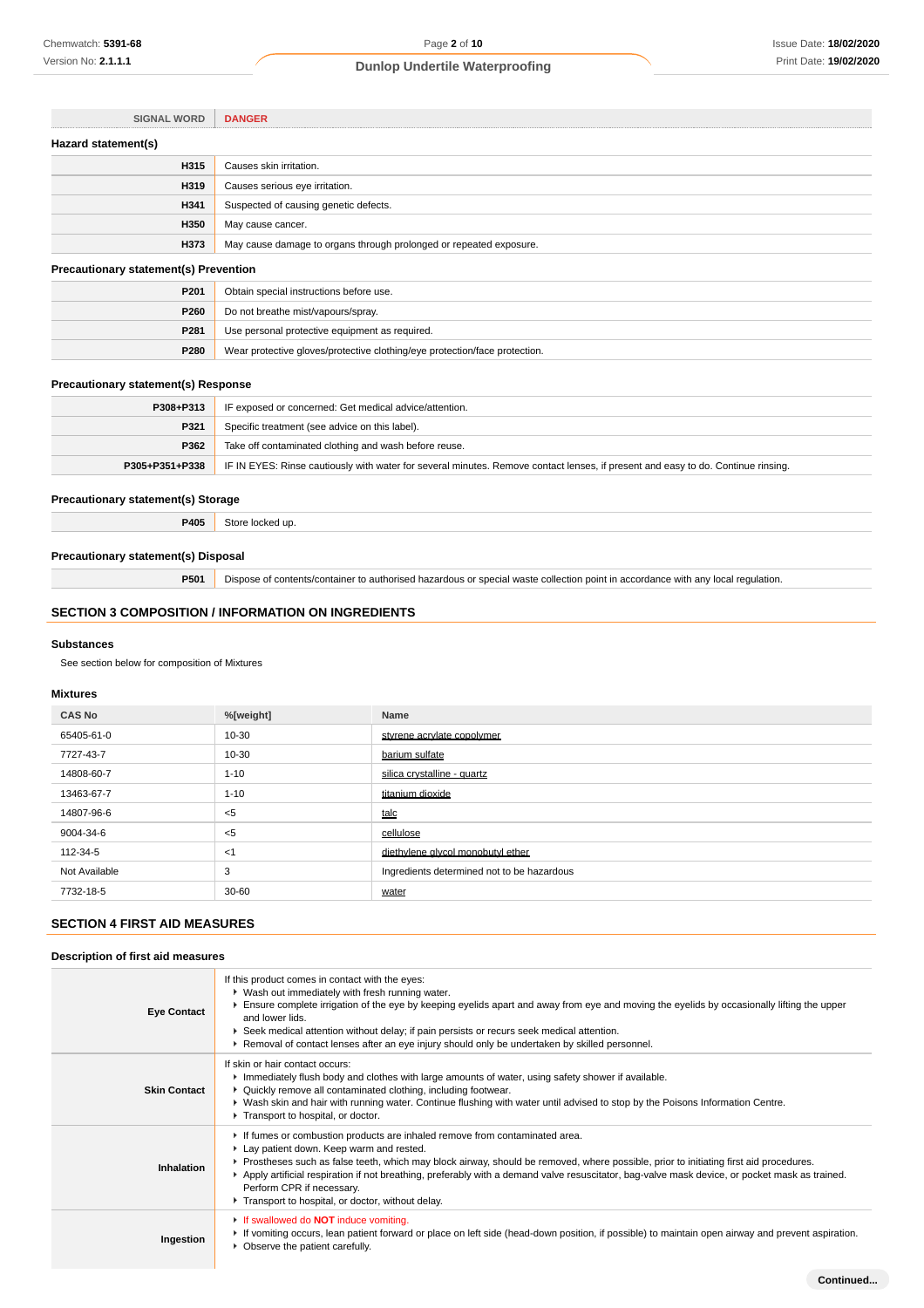Never give liquid to a person showing signs of being sleepy or with reduced awareness; i.e. becoming unconscious. Give water to rinse out mouth, then provide liquid slowly and as much as casualty can comfortably drink. ► Seek medical advice. **Indication of any immediate medical attention and special treatment needed**

Treat symptomatically.

### **SECTION 5 FIREFIGHTING MEASURES**

#### **Extinguishing media**

The product contains a substantial proportion of water, therefore there are no restrictions on the type of extinguishing media which may be used. Choice of extinguishing media should take into account surrounding areas

Though the material is non-combustible, evaporation of water from the mixture, caused by the heat of nearby fire, may produce floating layers of combustible substances. In such an event consider:

 $\rightarrow$  foam.

#### **Special hazards arising from the substrate or mixture**

| <b>Fire Incompatibility</b>    | None known.                                                                                                                                                                                                                                                                                                                                                                                                                                                                                                                                                                                                                                                                                                                                                                                                          |  |  |
|--------------------------------|----------------------------------------------------------------------------------------------------------------------------------------------------------------------------------------------------------------------------------------------------------------------------------------------------------------------------------------------------------------------------------------------------------------------------------------------------------------------------------------------------------------------------------------------------------------------------------------------------------------------------------------------------------------------------------------------------------------------------------------------------------------------------------------------------------------------|--|--|
| <b>Advice for firefighters</b> |                                                                                                                                                                                                                                                                                                                                                                                                                                                                                                                                                                                                                                                                                                                                                                                                                      |  |  |
| <b>Fire Fighting</b>           | Alert Fire Brigade and tell them location and nature of hazard.<br>▶ Wear breathing apparatus plus protective gloves in the event of a fire.<br>► Prevent, by any means available, spillage from entering drains or water courses.<br>▶ Use fire fighting procedures suitable for surrounding area.                                                                                                                                                                                                                                                                                                                                                                                                                                                                                                                  |  |  |
| <b>Fire/Explosion Hazard</b>   | The material is not readily combustible under normal conditions.<br>► However, it will break down under fire conditions and the organic component may burn.<br>Not considered to be a significant fire risk.<br>► Heat may cause expansion or decomposition with violent rupture of containers.<br>Decomposes on heating and produces toxic fumes of:<br>carbon dioxide (CO2)<br>sulfur oxides (SOx)<br>silicon dioxide (SiO2)<br>metal oxides<br>other pyrolysis products typical of burning organic material.<br>Decomposes at high temperatures to produce barium oxide. Barium oxide is strongly alkaline and, upon contact with water, is exothermic. When<br>barium oxide reacts with oxygen to give a peroxide, there is a fire and explosion risk.<br>May emit poisonous fumes.<br>May emit corrosive fumes. |  |  |
| <b>HAZCHEM</b>                 | Not Applicable                                                                                                                                                                                                                                                                                                                                                                                                                                                                                                                                                                                                                                                                                                                                                                                                       |  |  |

## **SECTION 6 ACCIDENTAL RELEASE MEASURES**

## **Personal precautions, protective equipment and emergency procedures**

See section 8

#### **Environmental precautions**

See section 12

#### **Methods and material for containment and cleaning up**

| <b>Minor Spills</b> | Clean up all spills immediately.<br>Avoid breathing vapours and contact with skin and eyes.<br>► Control personal contact with the substance, by using protective equipment.<br>Contain and absorb spill with sand, earth, inert material or vermiculite. |
|---------------------|-----------------------------------------------------------------------------------------------------------------------------------------------------------------------------------------------------------------------------------------------------------|
| <b>Major Spills</b> | Moderate hazard.<br>▶ Clear area of personnel and move upwind.<br>Alert Fire Brigade and tell them location and nature of hazard.<br>Wear breathing apparatus plus protective gloves.                                                                     |

Personal Protective Equipment advice is contained in Section 8 of the SDS.

## **SECTION 7 HANDLING AND STORAGE**

| Precautions for safe handling |                                                                                                                                                                                                                                                                        |  |
|-------------------------------|------------------------------------------------------------------------------------------------------------------------------------------------------------------------------------------------------------------------------------------------------------------------|--|
| Safe handling                 | DO NOT allow clothing wet with material to stay in contact with skin<br>Avoid all personal contact, including inhalation.<br>▶ Wear protective clothing when risk of exposure occurs.<br>Use in a well-ventilated area.<br>Prevent concentration in hollows and sumps. |  |
| <b>Other information</b>      | Store in original containers.<br>Keep containers securely sealed.<br>Store in a cool, dry, well-ventilated area.<br>Store away from incompatible materials and foodstuff containers.                                                                                   |  |

#### **Conditions for safe storage, including any incompatibilities**

| Suitable containe |  |
|-------------------|--|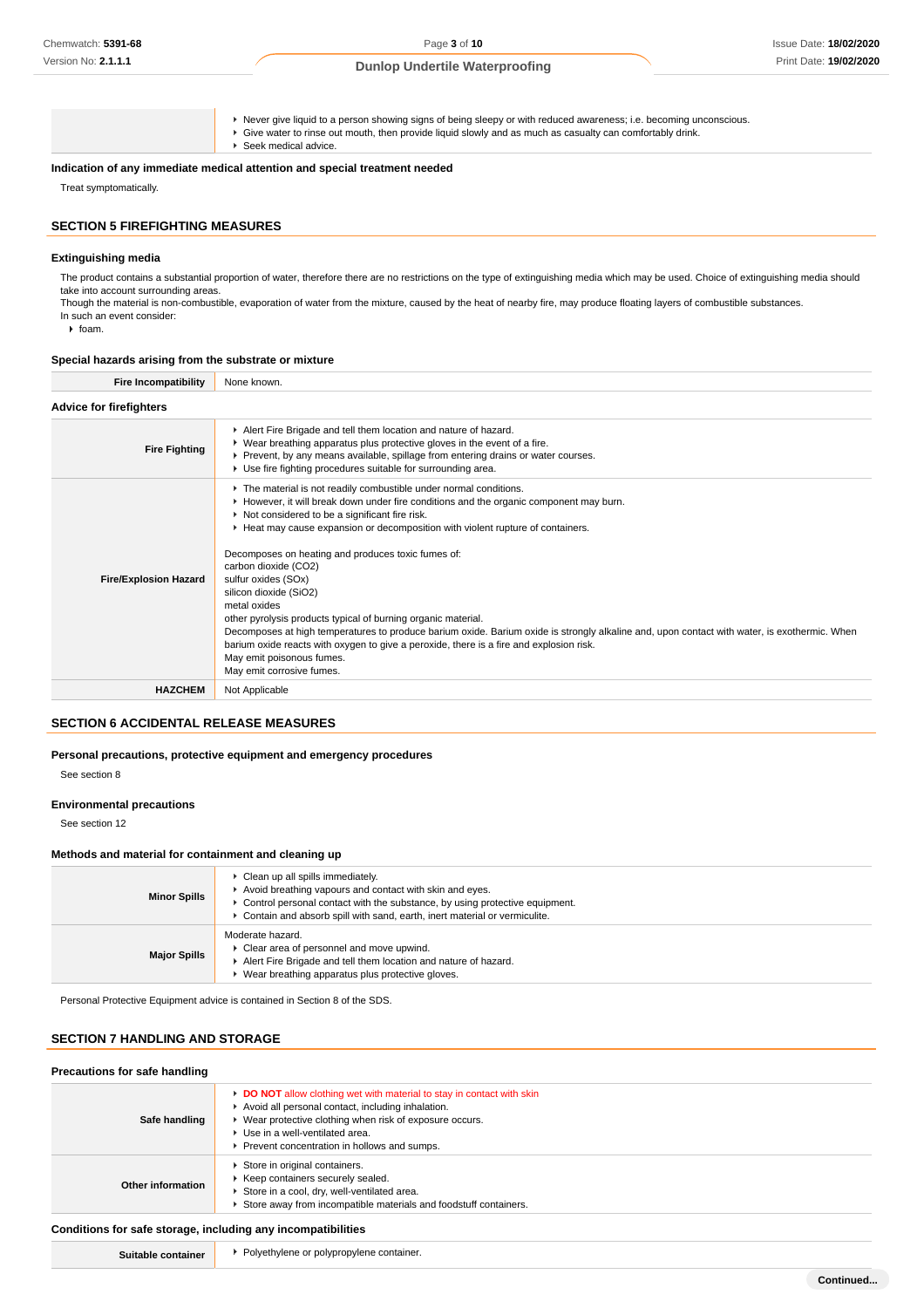Packing as recommended by manufacturer.

Check all containers are clearly labelled and free from leaks.

**Storage incompatibility** Avoid contamination of water, foodstuffs, feed or seed.

## **SECTION 8 EXPOSURE CONTROLS / PERSONAL PROTECTION**

#### **Control parameters**

## **OCCUPATIONAL EXPOSURE LIMITS (OEL)**

**INGREDIENT DATA**

| Source                       | Ingredient                     | <b>Material name</b>                              | <b>TWA</b>    | <b>STEL</b>      | Peak             | <b>Notes</b>                                                                                |
|------------------------------|--------------------------------|---------------------------------------------------|---------------|------------------|------------------|---------------------------------------------------------------------------------------------|
| Australia Exposure Standards | barium sulfate                 | Barium sulphate                                   | 10<br>mq/m3   | Not<br>Available | Not<br>Available | (a) This value is for inhalable dust containing<br>no asbestos and < 1% crystalline silica. |
| Australia Exposure Standards | silica crystalline -<br>quartz | Silica - Crystalline: Quartz<br>(respirable dust) | 0.05<br>mq/m3 | Not<br>Available | Not<br>Available | Not Available                                                                               |
| Australia Exposure Standards | titanium dioxide               | Titanium dioxide                                  | 10<br>mq/m3   | Not<br>Available | Not<br>Available | (a) This value is for inhalable dust containing<br>no asbestos and < 1% crystalline silica. |
| Australia Exposure Standards | talc                           | Talc, (containing no<br>asbestos fibres)          | 2.5<br>mq/m3  | Not<br>Available | Not<br>Available | Not Available                                                                               |
| Australia Exposure Standards | cellulose                      | Cellulose (paper fibre)                           | 10<br>mq/m3   | Not<br>Available | Not<br>Available | (a) This value is for inhalable dust containing<br>no asbestos and < 1% crystalline silica. |

### **EMERGENCY LIMITS**

| Ingredient                           | <b>Material name</b>                                              | TEEL-1                                                                            | TEEL-2            | TEEL-3      |
|--------------------------------------|-------------------------------------------------------------------|-----------------------------------------------------------------------------------|-------------------|-------------|
| barium sulfate                       | Barium sulfate                                                    | $15 \text{ mg/m}$                                                                 | 170 mg/m3         | 990 mg/m3   |
| silica crystalline - quartz          | Silica, crystalline-quartz; (Silicon dioxide)                     | $0.075 \,\mathrm{mq/m3}$                                                          | $33 \text{ mg/m}$ | 200 mg/m3   |
| titanium dioxide                     | Titanium oxide; (Titanium dioxide)                                | $30 \text{ mg/m}$                                                                 | 330 mg/m3         | 2,000 mg/m3 |
| talc                                 | Talc                                                              | $6$ mg/m $3$                                                                      | 66 mg/m3          | 400 mg/m3   |
| diethylene glycol monobutyl<br>ether | Butoxyethoxy) ethanol, 2-(2-; (Diethylene glycol monobutyl ether) | 30 ppm                                                                            | 33 ppm            | 200 ppm     |
|                                      |                                                                   |                                                                                   |                   |             |
| Ingredient                           | <b>Original IDLH</b>                                              | <b>Revised IDLH</b>                                                               |                   |             |
| styrene acrylate copolymer           | Not Available                                                     | Not Available<br>Not Available<br>Not Available<br>Not Available<br>Not Available |                   |             |
| barium sulfate                       | Not Available                                                     |                                                                                   |                   |             |
| silica crystalline - quartz          | 25 mg/m3 / 50 mg/m3                                               |                                                                                   |                   |             |
| titanium dioxide                     | 5,000 mg/m3                                                       |                                                                                   |                   |             |
| talc                                 | 1,000 mg/m3                                                       |                                                                                   |                   |             |
| cellulose                            | Not Available                                                     | Not Available                                                                     |                   |             |
| diethylene glycol monobutyl<br>ether | Not Available<br>Not Available                                    |                                                                                   |                   |             |
| water                                | Not Available                                                     | Not Available                                                                     |                   |             |

## **OCCUPATIONAL EXPOSURE BANDING**

| Ingredient                           | <b>Occupational Exposure Band Rating</b>                                                                                                                                                                                                                                                                                                                                 | <b>Occupational Exposure Band Limit</b> |
|--------------------------------------|--------------------------------------------------------------------------------------------------------------------------------------------------------------------------------------------------------------------------------------------------------------------------------------------------------------------------------------------------------------------------|-----------------------------------------|
| diethylene glycol monobutyl<br>ether |                                                                                                                                                                                                                                                                                                                                                                          | $\leq 0.1$ ppm                          |
| Notes:                               | Occupational exposure banding is a process of assigning chemicals into specific categories or bands based on a chemical's potency and the<br>adverse health outcomes associated with exposure. The output of this process is an occupational exposure band (OEB), which corresponds to a<br>range of exposure concentrations that are expected to protect worker health. |                                         |

#### **Exposure controls**

| Appropriate engineering<br>controls | Engineering controls are used to remove a hazard or place a barrier between the worker and the hazard. Well-designed engineering controls can<br>be highly effective in protecting workers and will typically be independent of worker interactions to provide this high level of protection.<br>The basic types of engineering controls are:<br>Process controls which involve changing the way a job activity or process is done to reduce the risk.<br>Enclosure and/or isolation of emission source which keeps a selected hazard "physically" away from the worker and ventilation that strategically<br>"adds" and "removes" air in the work environment. |
|-------------------------------------|-----------------------------------------------------------------------------------------------------------------------------------------------------------------------------------------------------------------------------------------------------------------------------------------------------------------------------------------------------------------------------------------------------------------------------------------------------------------------------------------------------------------------------------------------------------------------------------------------------------------------------------------------------------------|
| <b>Personal protection</b>          | T<br>DO L                                                                                                                                                                                                                                                                                                                                                                                                                                                                                                                                                                                                                                                       |
| Eye and face protection             | Safety glasses with side shields.<br>▶ Chemical goggles.<br>▶ Contact lenses may pose a special hazard; soft contact lenses may absorb and concentrate irritants. A written policy document, describing<br>the wearing of lenses or restrictions on use, should be created for each workplace or task.                                                                                                                                                                                                                                                                                                                                                          |
| <b>Skin protection</b>              | See Hand protection below                                                                                                                                                                                                                                                                                                                                                                                                                                                                                                                                                                                                                                       |
| Hands/feet protection               | ▶ Wear chemical protective gloves, e.g. PVC.<br>▶ Wear safety footwear or safety gumboots, e.g. Rubber<br>The selection of suitable gloves does not only depend on the material, but also on further marks of quality which vary from manufacturer to<br>manufacturer. Where the chemical is a preparation of several substances, the resistance of the glove material can not be calculated in advance                                                                                                                                                                                                                                                         |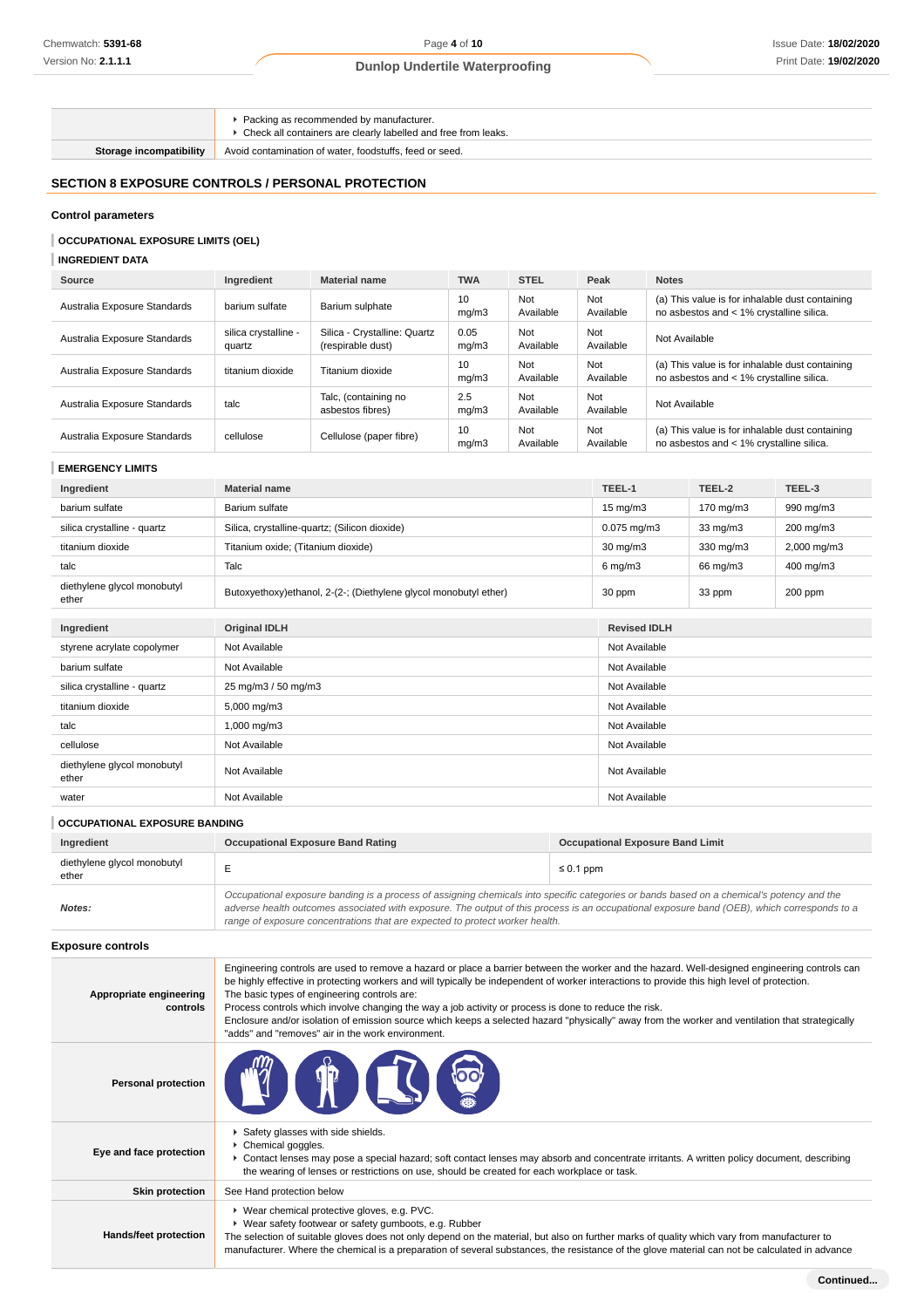|                        | and has therefore to be checked prior to the application.<br>The exact break through time for substances has to be obtained from the manufacturer of the protective gloves and has to be observed when<br>making a final choice.<br>Personal hygiene is a key element of effective hand care. |
|------------------------|-----------------------------------------------------------------------------------------------------------------------------------------------------------------------------------------------------------------------------------------------------------------------------------------------|
| <b>Body protection</b> | See Other protection below                                                                                                                                                                                                                                                                    |
| Other protection       | $\triangleright$ Overalls.<br>P.V.C. apron.<br>Barrier cream.                                                                                                                                                                                                                                 |

#### **Recommended material(s)**

**GLOVE SELECTION INDEX**

Glove selection is based on a modified presentation of the:

 **"Forsberg Clothing Performance Index".**

 The effect(s) of the following substance(s) are taken into account in the **computergenerated** selection:

Dunlop Undertile Waterproofing

| <b>Material</b> | <b>CPI</b> |
|-----------------|------------|
| <b>BUTYL</b>    | A          |
| <b>NEOPRENE</b> | A          |
| <b>VITON</b>    | A          |
| NATURAL RUBBER  | C          |
| <b>PVA</b>      | C          |

\* CPI - Chemwatch Performance Index

A: Best Selection

B: Satisfactory; may degrade after 4 hours continuous immersion

C: Poor to Dangerous Choice for other than short term immersion

**NOTE**: As a series of factors will influence the actual performance of the glove, a final selection must be based on detailed observation. -

\* Where the glove is to be used on a short term, casual or infrequent basis, factors such as "feel" or convenience (e.g. disposability), may dictate a choice of gloves which might otherwise be unsuitable following long-term or frequent use. A qualified practitioner should be consulted.

#### **Respiratory protection**

Type A Filter of sufficient capacity. (AS/NZS 1716 & 1715, EN 143:2000 & 149:2001, ANSI Z88 or national equivalent)

Where the concentration of gas/particulates in the breathing zone, approaches or exceeds the "Exposure Standard" (or ES), respiratory protection is required. Degree of protection varies with both face-piece and Class of filter; the nature of protection varies with Type of filter.

| <b>Required Minimum</b><br><b>Protection Factor</b> | <b>Half-Face</b><br>Respirator | <b>Full-Face</b><br>Respirator | <b>Powered Air</b><br>Respirator |
|-----------------------------------------------------|--------------------------------|--------------------------------|----------------------------------|
| up to $10 \times ES$                                | A-AUS                          |                                | A-PAPR-AUS /<br>Class 1          |
| up to $50 \times ES$                                | ۰                              | A-AUS / Class 1                | $\overline{a}$                   |
| up to $100 \times ES$                               | ۰                              | $A-2$                          | A-PAPR-2 ^                       |

#### ^ - Full-face

A(All classes) = Organic vapours, B AUS or B1 = Acid gasses, B2 = Acid gas or hydrogen cyanide(HCN), B3 = Acid gas or hydrogen cyanide(HCN), E = Sulfur dioxide(SO2), G = Agricultural chemicals, K = Ammonia(NH3), Hg = Mercury, NO = Oxides of nitrogen,  $MB =$  Methyl bromide,  $AX =$  Low boiling point organic compounds(below 65 degC)

- Cartridge respirators should never be used for emergency ingress or in areas of unknown vapour concentrations or oxygen content.
- ▶ The wearer must be warned to leave the contaminated area immediately on detecting any odours through the respirator. The odour may indicate that the mask is not functioning properly, that the vapour concentration is too high, or that the mask is not properly fitted. Because of these limitations, only restricted use of cartridge respirators is considered appropriate.
- Cartridge performance is affected by humidity. Cartridges should be changed after 2 hr of continuous use unless it is determined that the humidity is less than 75%, in which case, cartridges can be used for 4 hr. Used cartridges should be discarded daily, regardless of the length of time used

If inhalation risk above the TLV exists, wear approved dust respirator.

- Use respirators with protection factors appropriate for the exposure level. ▶ Up to 5 X TLV, use valveless mask type; up to 10 X TLV, use 1/2 mask dust respirator
- ▶ Up to 50 X TLV, use full face dust respirator or demand type C air supplied respirator
- ▶ Up to 500 X TLV, use powered air-purifying dust respirator or a Type C pressure demand supplied-air respirator
- $\triangleright$  Over 500 X TLV wear full-face self-contained breathing apparatus with positive pressure mode or a combination respirator with a Type C positive pressure supplied-air full-face respirator and an auxiliary self-contained breathing apparatus operated in pressure demand or other positive pressure mode

#### **SECTION 9 PHYSICAL AND CHEMICAL PROPERTIES**

#### **Information on basic physical and chemical properties**

| Appearance                                               | Blue viscous liquid; mixes with water. |                                            |                |
|----------------------------------------------------------|----------------------------------------|--------------------------------------------|----------------|
| <b>Physical state</b>                                    | Liquid                                 | Relative density (Water = $1$ )            | 1.33-1.35      |
| Odour                                                    | Not Available                          | Partition coefficient n-octanol<br>/ water | Not Available  |
| <b>Odour threshold</b>                                   | Not Available                          | Auto-ignition temperature (°C)             | Not Applicable |
| pH (as supplied)                                         | 9                                      | <b>Decomposition temperature</b>           | Not Available  |
| Melting point / freezing point<br>(°C)                   | Not Applicable                         | <b>Viscosity (cSt)</b>                     | Not Available  |
| Initial boiling point and boiling<br>range $(^{\circ}C)$ | 100                                    | Molecular weight (g/mol)                   | Not Applicable |
| Flash point (°C)                                         | Not Applicable                         | <b>Taste</b>                               | Not Available  |
| <b>Evaporation rate</b>                                  | Not Available                          | <b>Explosive properties</b>                | Not Available  |
| Flammability                                             | Not Applicable                         | <b>Oxidising properties</b>                | Not Available  |
| Upper Explosive Limit (%)                                | Not Applicable                         | Surface Tension (dyn/cm or<br>$mN/m$ )     | Not Available  |
| Lower Explosive Limit (%)                                | Not Applicable                         | <b>Volatile Component (%vol)</b>           | Not Available  |
| Vapour pressure (kPa)                                    | Not Available                          | Gas group                                  | Not Available  |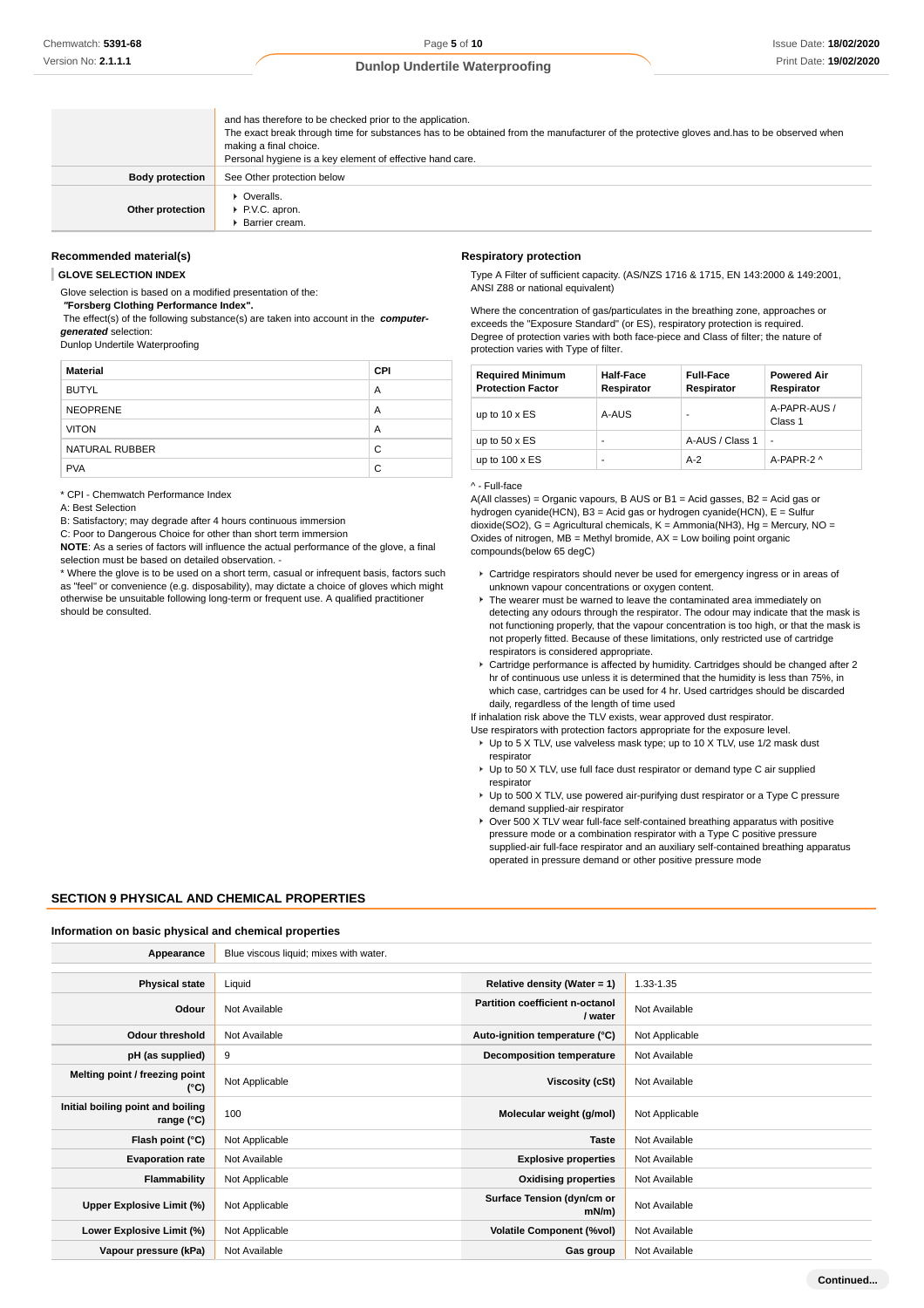| <b>Solubility in water   Miscible</b>    | <b>pH as a solution (1%)</b> Not Available |               |
|------------------------------------------|--------------------------------------------|---------------|
| Vapour density $(Air = 1)$ Not Available | VOC g/L                                    | Not Available |

## **SECTION 10 STABILITY AND REACTIVITY**

| Reactivity                                 | See section 7                                                                                                                        |
|--------------------------------------------|--------------------------------------------------------------------------------------------------------------------------------------|
| <b>Chemical stability</b>                  | • Unstable in the presence of incompatible materials.<br>▶ Product is considered stable.<br>Hazardous polymerisation will not occur. |
| Possibility of hazardous<br>reactions      | See section 7                                                                                                                        |
| <b>Conditions to avoid</b>                 | See section 7                                                                                                                        |
| Incompatible materials                     | See section 7                                                                                                                        |
| <b>Hazardous decomposition</b><br>products | See section 5                                                                                                                        |

## **SECTION 11 TOXICOLOGICAL INFORMATION**

#### **Information on toxicological effects**

| <b>Inhaled</b>      | There is some evidence to suggest that the material can cause respiratory irritation in some persons. The body's response to such irritation can<br>cause further lung damage.                                                                                                                                                                                                                                                                                                                                                                          |
|---------------------|---------------------------------------------------------------------------------------------------------------------------------------------------------------------------------------------------------------------------------------------------------------------------------------------------------------------------------------------------------------------------------------------------------------------------------------------------------------------------------------------------------------------------------------------------------|
| Ingestion           | The material has NOT been classified by EC Directives or other classification systems as "harmful by ingestion". This is because of the lack of<br>corroborating animal or human evidence.                                                                                                                                                                                                                                                                                                                                                              |
| <b>Skin Contact</b> | This material can cause inflammation of the skin on contact in some persons.<br>The material may accentuate any pre-existing dermatitis condition<br>Open cuts, abraded or irritated skin should not be exposed to this material<br>Entry into the blood-stream, through, for example, cuts, abrasions or lesions, may produce systemic injury with harmful effects. Examine the skin<br>prior to the use of the material and ensure that any external damage is suitably protected.                                                                    |
| Eye                 | This material can cause eye irritation and damage in some persons.                                                                                                                                                                                                                                                                                                                                                                                                                                                                                      |
| Chronic             | Strong evidence exists that this substance may cause irreversible mutations (though not lethal) even following a single exposure.<br>This material can cause serious damage if one is exposed to it for long periods. It can be assumed that it contains a substance which can<br>produce severe defects.<br>There is ample evidence that this material can be regarded as being able to cause cancer in humans based on experiments and other<br>information.<br>Harmful: danger of serious damage to health by prolonged exposure through inhalation. |

| <b>Dunlop Undertile</b><br>Waterproofing | <b>TOXICITY</b>                                     | <b>IRRITATION</b>                                    |
|------------------------------------------|-----------------------------------------------------|------------------------------------------------------|
|                                          | Not Available                                       | Not Available                                        |
|                                          | <b>TOXICITY</b>                                     | <b>IRRITATION</b>                                    |
| styrene acrylate copolymer               | Not Available                                       | Not Available                                        |
|                                          | <b>TOXICITY</b>                                     | <b>IRRITATION</b>                                    |
| barium sulfate                           | dermal (rat) LD50: >2000 mg/kg[1]                   | Not Available                                        |
|                                          | Oral (mouse) LD50: >3000 mg/kg <sup>[2]</sup>       |                                                      |
|                                          | <b>TOXICITY</b>                                     | <b>IRRITATION</b>                                    |
| silica crystalline - quartz              | Oral (rat) LD50: =500 mg/kg $^{[2]}$                | Not Available                                        |
|                                          | <b>TOXICITY</b>                                     | <b>IRRITATION</b>                                    |
|                                          | dermal (hamster) LD50: >=10000 mg/kg <sup>[2]</sup> | Eye: no adverse effect observed (not irritating)[1]  |
| titanium dioxide                         | Oral (rat) LD50: >2000 mg/kg[1]                     | Skin (human): 0.3 mg /3D (int)-mild *                |
|                                          |                                                     | Skin: no adverse effect observed (not irritating)[1] |
|                                          | <b>TOXICITY</b>                                     | <b>IRRITATION</b>                                    |
|                                          | dermal (rat) LD50: >2000 mg/kg[1]                   | Eye: no adverse effect observed (not irritating)[1]  |
| talc                                     | Oral (rat) LD50: >5000 mg/kg[1]                     | Skin (human): 0.3 mg/3d-l mild                       |
|                                          |                                                     | Skin: no adverse effect observed (not irritating)[1] |
|                                          | <b>TOXICITY</b>                                     | <b>IRRITATION</b>                                    |
|                                          | Dermal (rabbit) LD50: >2000 mg/kg <sup>[2]</sup>    | Not Available                                        |
| cellulose                                | Inhalation (rat) LC50: $>5.8$ mg/l/4H[2]            |                                                      |
|                                          | Oral (rat) LD50: >5000 mg/kg <sup>[2]</sup>         |                                                      |
|                                          | <b>TOXICITY</b>                                     | <b>IRRITATION</b>                                    |
| diethylene glycol monobutyl<br>ether     | Dermal (rabbit) LD50: >2000 mg/kg <sup>[2]</sup>    | Eye (rabbit): 20 mg/24h moderate                     |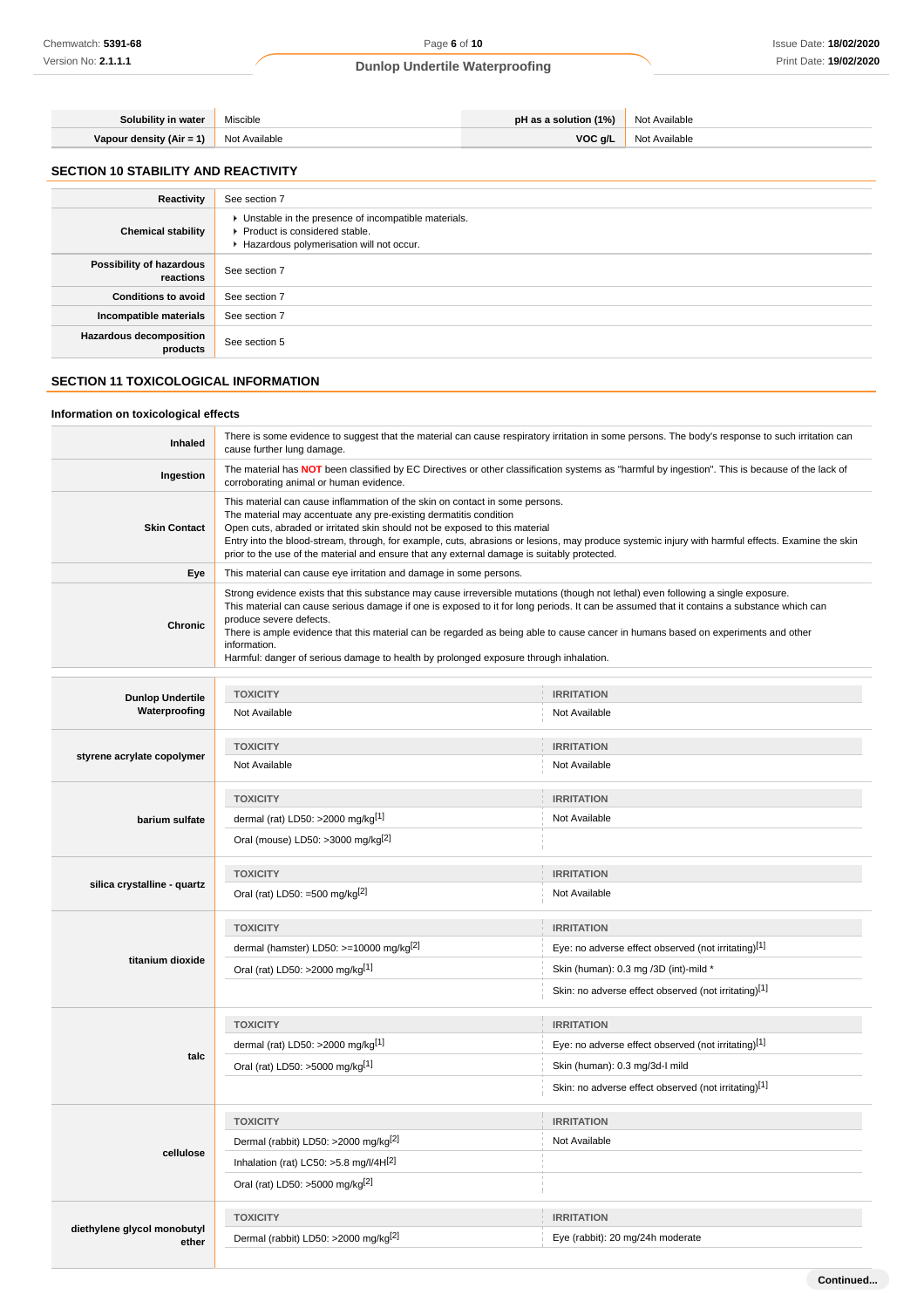|                                                                                                                                                                                                                                            | Oral (rat) LD50: =4500 mg/kg <sup>[2]</sup>                                                                                                                                                                                                                                                                                                                                                                                                                                                                                                                                                                                                                                                                                                                                                                                                                                                                                                                                                                                                                         | Eye (rabbit): 5 mg - SEVERE     |                                                                                                                                                                     |
|--------------------------------------------------------------------------------------------------------------------------------------------------------------------------------------------------------------------------------------------|---------------------------------------------------------------------------------------------------------------------------------------------------------------------------------------------------------------------------------------------------------------------------------------------------------------------------------------------------------------------------------------------------------------------------------------------------------------------------------------------------------------------------------------------------------------------------------------------------------------------------------------------------------------------------------------------------------------------------------------------------------------------------------------------------------------------------------------------------------------------------------------------------------------------------------------------------------------------------------------------------------------------------------------------------------------------|---------------------------------|---------------------------------------------------------------------------------------------------------------------------------------------------------------------|
|                                                                                                                                                                                                                                            | <b>TOXICITY</b>                                                                                                                                                                                                                                                                                                                                                                                                                                                                                                                                                                                                                                                                                                                                                                                                                                                                                                                                                                                                                                                     | <b>IRRITATION</b>               |                                                                                                                                                                     |
| water                                                                                                                                                                                                                                      | Oral (rat) LD50: >90000 mg/kg <sup>[2]</sup>                                                                                                                                                                                                                                                                                                                                                                                                                                                                                                                                                                                                                                                                                                                                                                                                                                                                                                                                                                                                                        | Not Available                   |                                                                                                                                                                     |
| 1. Value obtained from Europe ECHA Registered Substances - Acute toxicity 2.* Value obtained from manufacturer's SDS. Unless otherwise<br>Legend:<br>specified data extracted from RTECS - Register of Toxic Effect of chemical Substances |                                                                                                                                                                                                                                                                                                                                                                                                                                                                                                                                                                                                                                                                                                                                                                                                                                                                                                                                                                                                                                                                     |                                 |                                                                                                                                                                     |
|                                                                                                                                                                                                                                            | WARNING: For inhalation exposure ONLY: This substance has been classified by the IARC as Group 1: CARCINOGENIC TO HUMANS                                                                                                                                                                                                                                                                                                                                                                                                                                                                                                                                                                                                                                                                                                                                                                                                                                                                                                                                            |                                 |                                                                                                                                                                     |
| SILICA CRYSTALLINE -<br><b>QUARTZ</b>                                                                                                                                                                                                      | The International Agency for Research on Cancer (IARC) has classified occupational exposures to respirable (<5 um) crystalline silica as being<br>carcinogenic to humans. This classification is based on what IARC considered sufficient evidence from epidemiological studies of humans for<br>the carcinogenicity of inhaled silica in the forms of quartz and cristobalite. Crystalline silica is also known to cause silicosis, a non-cancerous lung<br>disease.<br>Intermittent exposure produces; focal fibrosis, (pneumoconiosis), cough, dyspnoea, liver tumours.<br>* Millions of particles per cubic foot (based on impinger samples counted by light field techniques).<br>NOTE: the physical nature of quartz in the product determines whether it is likely to present a chronic health problem. To be a hazard the<br>material must enter the breathing zone as respirable particles.                                                                                                                                                                |                                 |                                                                                                                                                                     |
| <b>TITANIUM DIOXIDE</b>                                                                                                                                                                                                                    | * IUCLID<br>Laboratory (in vitro) and animal studies show, exposure to the material may result in a possible risk of irreversible effects, with the possibility of<br>producing mutation.<br>Exposure to titanium dioxide is via inhalation, swallowing or skin contact. When inhaled, it may deposit in lung tissue and lymph nodes causing<br>dysfunction of the lungs and immune system. Absorption by the stomach and intestines depends on the size of the particle. It penetrated only the<br>outermost layer of the skin, suggesting that healthy skin may be an effective barrier. There is no substantive data on genetic damage, though<br>cases have been reported in experimental animals.<br>The material may produce moderate eye irritation leading to inflammation. Repeated or prolonged exposure to irritants may produce<br>conjunctivitis.<br>The material may cause skin irritation after prolonged or repeated exposure and may produce on contact skin redness, swelling, the production of<br>vesicles, scaling and thickening of the skin. |                                 |                                                                                                                                                                     |
|                                                                                                                                                                                                                                            | <b>WARNING:</b> This substance has been classified by the IARC as Group 2B: Possibly Carcinogenic to Humans.                                                                                                                                                                                                                                                                                                                                                                                                                                                                                                                                                                                                                                                                                                                                                                                                                                                                                                                                                        |                                 |                                                                                                                                                                     |
| <b>TALC</b>                                                                                                                                                                                                                                | The overuse of talc in nursing infants has resulted in respiratory damage causing fluid in the lungs and lung inflammation which may lead to<br>death within hours of inhalation.<br>Long-term exposure can also cause a variety of respiratory symptoms.<br>The substance is classified by IARC as Group 3:<br>NOT classifiable as to its carcinogenicity to humans.<br>Evidence of carcinogenicity may be inadequate or limited in animal testing.                                                                                                                                                                                                                                                                                                                                                                                                                                                                                                                                                                                                                |                                 |                                                                                                                                                                     |
| <b>DIETHYLENE GLYCOL</b><br><b>MONOBUTYL ETHER</b>                                                                                                                                                                                         | The material may produce severe irritation to the eye causing pronounced inflammation. Repeated or prolonged exposure to irritants may<br>produce conjunctivitis.<br>This category includes diethylene glycol ethyl ether (DGEE), diethylene glycol propyl ether (DGPE) diethylene glycol butyl ether (DGBE) and<br>diethylene glycol hexyl ether (DGHE) and their acetates. Studies show that they can cause kidney and liver damage, skin and eye irritation as<br>well as blood changes but do not cause damage to the reproductive, genetic and developmental abnormalities, sensitisation or respiratory<br>systems. However, DGEE is reported to cause sperm insufficiency.                                                                                                                                                                                                                                                                                                                                                                                   |                                 |                                                                                                                                                                     |
| <b>BARIUM SULFATE &amp;</b><br><b>TITANIUM DIOXIDE &amp; TALC &amp;</b><br><b>WATER</b>                                                                                                                                                    | No significant acute toxicological data identified in literature search.                                                                                                                                                                                                                                                                                                                                                                                                                                                                                                                                                                                                                                                                                                                                                                                                                                                                                                                                                                                            |                                 |                                                                                                                                                                     |
| <b>TITANIUM DIOXIDE &amp; TALC &amp;</b><br><b>CELLULOSE</b>                                                                                                                                                                               | Asthma-like symptoms may continue for months or even years after exposure to the material ends. This may be due to a non-allergic condition<br>known as reactive airways dysfunction syndrome (RADS) which can occur after exposure to high levels of highly irritating compound. Main<br>criteria for diagnosing RADS include the absence of previous airways disease in a non-atopic individual, with sudden onset of persistent<br>asthma-like symptoms within minutes to hours of a documented exposure to the irritant. Other criteria for diagnosis of RADS include a reversible<br>airflow pattern on lung function tests, moderate to severe bronchial hyperreactivity on methacholine challenge testing, and the lack of minimal<br>lymphocytic inflammation, without eosinophilia.                                                                                                                                                                                                                                                                        |                                 |                                                                                                                                                                     |
| <b>Acute Toxicity</b>                                                                                                                                                                                                                      | ×                                                                                                                                                                                                                                                                                                                                                                                                                                                                                                                                                                                                                                                                                                                                                                                                                                                                                                                                                                                                                                                                   | Carcinogenicity                 | ✔                                                                                                                                                                   |
| <b>Skin Irritation/Corrosion</b>                                                                                                                                                                                                           | ✔                                                                                                                                                                                                                                                                                                                                                                                                                                                                                                                                                                                                                                                                                                                                                                                                                                                                                                                                                                                                                                                                   | Reproductivity                  | ×                                                                                                                                                                   |
| Serious Eye Damage/Irritation                                                                                                                                                                                                              | ✔                                                                                                                                                                                                                                                                                                                                                                                                                                                                                                                                                                                                                                                                                                                                                                                                                                                                                                                                                                                                                                                                   | <b>STOT - Single Exposure</b>   | ×                                                                                                                                                                   |
| <b>Respiratory or Skin</b><br>sensitisation                                                                                                                                                                                                | ×                                                                                                                                                                                                                                                                                                                                                                                                                                                                                                                                                                                                                                                                                                                                                                                                                                                                                                                                                                                                                                                                   | <b>STOT - Repeated Exposure</b> | ✔                                                                                                                                                                   |
| <b>Mutagenicity</b>                                                                                                                                                                                                                        | ✔                                                                                                                                                                                                                                                                                                                                                                                                                                                                                                                                                                                                                                                                                                                                                                                                                                                                                                                                                                                                                                                                   | <b>Aspiration Hazard</b>        | ×                                                                                                                                                                   |
|                                                                                                                                                                                                                                            |                                                                                                                                                                                                                                                                                                                                                                                                                                                                                                                                                                                                                                                                                                                                                                                                                                                                                                                                                                                                                                                                     | Legend:                         | $\blacktriangleright$ – Data either not available or does not fill the criteria for classification<br>$\blacktriangleright$ - Data available to make classification |

## **SECTION 12 ECOLOGICAL INFORMATION**

## **Toxicity**

| <b>Dunlop Undertile</b><br>Waterproofing | <b>ENDPOINT</b><br>Not<br>Available | <b>TEST DURATION (HR)</b><br>Not Available | <b>SPECIES</b><br>Not Available | <b>VALUE</b><br>Not<br>Available | <b>SOURCE</b><br>Not<br>Available |
|------------------------------------------|-------------------------------------|--------------------------------------------|---------------------------------|----------------------------------|-----------------------------------|
| styrene acrylate copolymer               | <b>ENDPOINT</b><br>Not<br>Available | <b>TEST DURATION (HR)</b><br>Not Available | <b>SPECIES</b><br>Not Available | <b>VALUE</b><br>Not<br>Available | <b>SOURCE</b><br>Not<br>Available |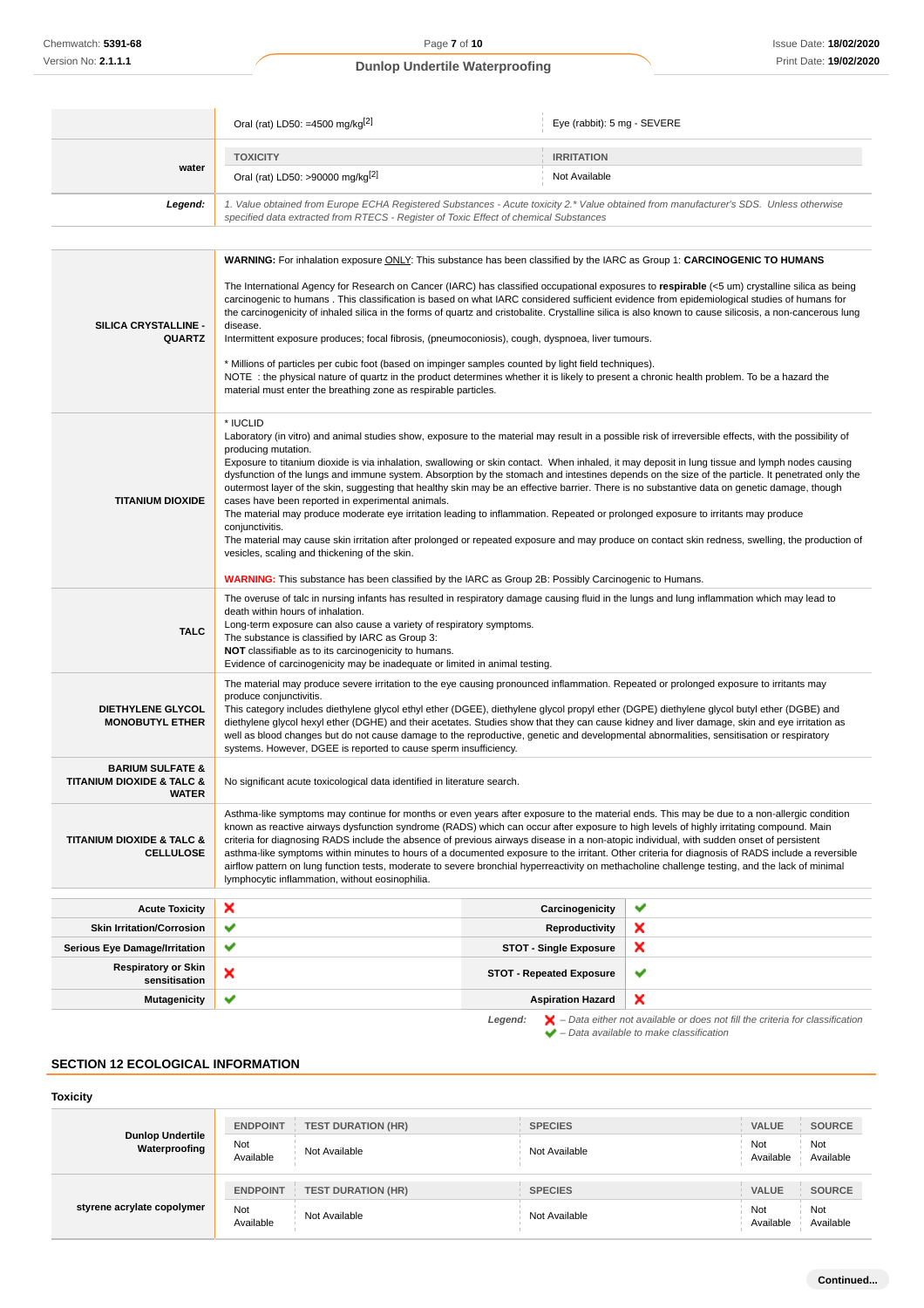| barium sulfate                       | <b>ENDPOINT</b>         | <b>TEST DURATION (HR)</b>                | <b>SPECIES</b>                | VALUE                                 | <b>SOURCE</b>           |
|--------------------------------------|-------------------------|------------------------------------------|-------------------------------|---------------------------------------|-------------------------|
|                                      | <b>LC50</b>             | 96                                       | Fish                          | $>3.5$ mg/L                           | $\overline{2}$          |
|                                      | <b>EC50</b>             | 48                                       | Crustacea<br>$0.032$ -mg/L    |                                       | $\overline{\mathbf{c}}$ |
|                                      | EC50                    | 72                                       | Algae or other aquatic plants | >1.15mg/L                             | $\overline{2}$          |
|                                      | <b>NOEC</b>             | 2016                                     | Algae or other aquatic plants | $0.004$ -mg/L                         | $\overline{2}$          |
|                                      | <b>ENDPOINT</b>         | <b>TEST DURATION (HR)</b>                | <b>SPECIES</b>                | VALUE                                 | <b>SOURCE</b>           |
| silica crystalline - quartz          | <b>Not</b><br>Available | Not Available                            | Not Available                 | Not<br>Available                      | Not<br>Available        |
|                                      | <b>ENDPOINT</b>         | <b>TEST DURATION (HR)</b>                | <b>SPECIES</b>                | VALUE                                 | <b>SOURCE</b>           |
|                                      | <b>LC50</b>             | 96                                       | Fish                          | $>1$ -mg/L                            | $\overline{c}$          |
| titanium dioxide                     | <b>EC50</b>             | 48                                       | Crustacea                     | $>1$ -mg/L                            | $\overline{2}$          |
|                                      | EC50                    | 72                                       | Algae or other aquatic plants | 5.83mg/L                              | 4                       |
|                                      | <b>NOEC</b>             | 336                                      | Fish                          | 0.089mg/L                             | 4                       |
|                                      | <b>ENDPOINT</b>         | <b>TEST DURATION (HR)</b>                | <b>SPECIES</b>                | VALUE                                 | <b>SOURCE</b>           |
|                                      | <b>LC50</b>             | 96                                       | Fish                          | 89-581.016mg/L                        | $\overline{\mathbf{c}}$ |
| talc                                 | <b>EC50</b>             | 96                                       | Algae or other aquatic plants | 7-202.7mg/L                           | $\boldsymbol{2}$        |
|                                      | <b>NOEC</b>             | 720                                      | Crustacea                     | 1-459.798mg/L                         | $\overline{2}$          |
|                                      | <b>ENDPOINT</b>         | <b>TEST DURATION (HR)</b>                | <b>SPECIES</b>                | VALUE                                 | <b>SOURCE</b>           |
| cellulose                            | <b>LC50</b>             | 96                                       | Fish                          | 9160000mg/L                           | 3                       |
|                                      | <b>EC50</b>             | 96                                       | Algae or other aquatic plants | 340000000mg/L                         | 3                       |
|                                      | <b>ENDPOINT</b>         | <b>TEST DURATION (HR)</b>                | <b>SPECIES</b>                | VALUE                                 | SOURCE                  |
|                                      | <b>LC50</b>             | 96                                       | Fish                          | 1-300mg/L                             | $\boldsymbol{2}$        |
| diethylene glycol monobutyl<br>ether | <b>EC50</b>             | 48                                       | Crustacea                     | 4-950mg/L                             |                         |
|                                      | <b>EC50</b>             | 72                                       | Algae or other aquatic plants | 1-101mg/L                             | $\overline{2}$          |
|                                      | <b>NOEC</b>             | 96                                       | Algae or other aquatic plants | $>=100mg/L$                           | $\overline{1}$          |
|                                      | <b>ENDPOINT</b>         | <b>TEST DURATION (HR)</b>                | <b>SPECIES</b>                | <b>VALUE</b>                          | <b>SOURCE</b>           |
| water                                | <b>LC50</b>             | 96                                       | Fish                          | 897.520mg/L                           | 3                       |
|                                      | <b>EC50</b>             | 96                                       | Algae or other aquatic plants | 8768.874mg/L                          | 3                       |
|                                      | $-$ .<br>$\cdots$       | H101107.395.077<br>T''<br>$\overline{a}$ | 10111                         | and the control of the con-<br>$\sim$ | FOMIMLO                 |

**Legend:** Extracted from 1. IUCLID Toxicity Data 2. Europe ECHA Registered Substances - Ecotoxicological Information - Aquatic Toxicity 3. EPIWIN Suite V3.12 (QSAR) - Aquatic Toxicity Data (Estimated) 4. US EPA, Ecotox database - Aquatic Toxicity Data 5. ECETOC Aquatic Hazard Assessment Data 6. NITE (Japan) - Bioconcentration Data 7. METI (Japan) - Bioconcentration Data 8. Vendor Data

### **DO NOT** discharge into sewer or waterways.

## **Persistence and degradability**

| Ingredient                           | Persistence: Water/Soil | <b>Persistence: Air</b> |
|--------------------------------------|-------------------------|-------------------------|
| titanium dioxide                     | <b>HIGH</b>             | <b>HIGH</b>             |
| cellulose                            | LOW                     | LOW                     |
| diethylene glycol monobutyl<br>ether | LOW                     | LOW                     |
| water                                | LOW                     | LOW                     |

### **Bioaccumulative potential**

| Ingredient                           | <b>Bioaccumulation</b>    |
|--------------------------------------|---------------------------|
| titanium dioxide                     | $LOW (BCF = 10)$          |
| cellulose                            | LOW (LogKOW = $-5.1249$ ) |
| diethylene glycol monobutyl<br>ether | LOW (BCF = $0.46$ )       |
| water                                | LOW (LogKOW = $-1.38$ )   |

## **Mobility in soil**

| Ingredient                           | <b>Mobility</b>       |
|--------------------------------------|-----------------------|
| titanium dioxide                     | LOW ( $KOC = 23.74$ ) |
| cellulose                            | LOW ( $KOC = 10$ )    |
| diethylene glycol monobutyl<br>ether | $LOW (KOC = 10)$      |
| water                                | LOW ( $KOC = 14.3$ )  |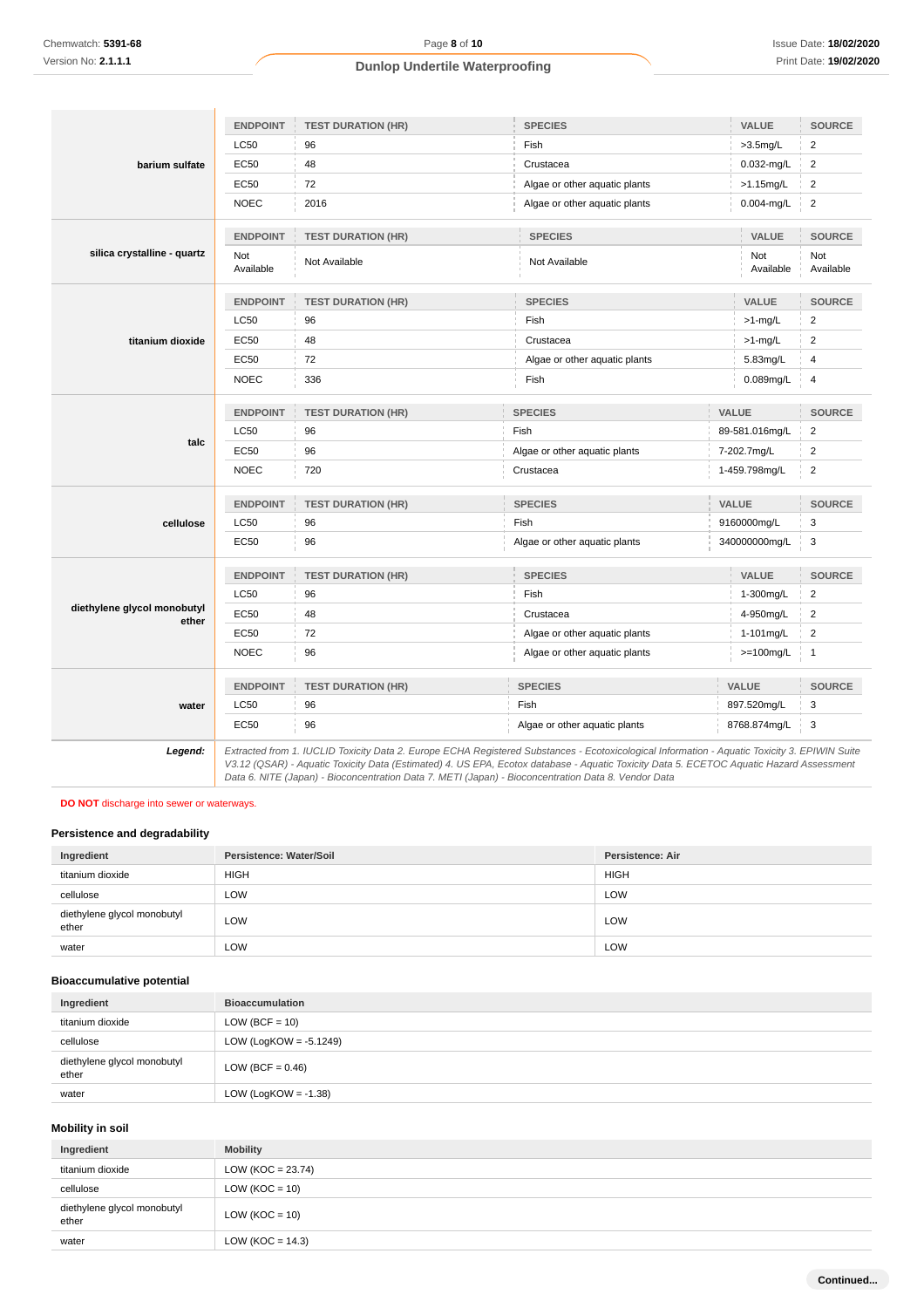## **SECTION 13 DISPOSAL CONSIDERATIONS**

| Product / Packaging disposal | ► DO NOT allow wash water from cleaning or process equipment to enter drains.<br>It may be necessary to collect all wash water for treatment before disposal.<br>In all cases disposal to sewer may be subject to local laws and regulations and these should be considered first.<br>• Where in doubt contact the responsible authority.<br>▶ Recycle wherever possible.<br>► Consult manufacturer for recycling options or consult local or regional waste management authority for disposal if no suitable treatment or<br>disposal facility can be identified.<br>► Dispose of by: burial in a land-fill specifically licensed to accept chemical and / or pharmaceutical wastes or incineration in a licensed<br>apparatus (after admixture with suitable combustible material).<br>• Decontaminate empty containers. |
|------------------------------|----------------------------------------------------------------------------------------------------------------------------------------------------------------------------------------------------------------------------------------------------------------------------------------------------------------------------------------------------------------------------------------------------------------------------------------------------------------------------------------------------------------------------------------------------------------------------------------------------------------------------------------------------------------------------------------------------------------------------------------------------------------------------------------------------------------------------|
|------------------------------|----------------------------------------------------------------------------------------------------------------------------------------------------------------------------------------------------------------------------------------------------------------------------------------------------------------------------------------------------------------------------------------------------------------------------------------------------------------------------------------------------------------------------------------------------------------------------------------------------------------------------------------------------------------------------------------------------------------------------------------------------------------------------------------------------------------------------|

#### **Labels Required**

| $BA -$     | <b>NO</b>                 |
|------------|---------------------------|
| пн<br>≡IVI | N∩<br>: Applicable<br>ישו |
|            |                           |

## **Land transport (ADG): NOT REGULATED FOR TRANSPORT OF DANGEROUS GOODS**

**Air transport (ICAO-IATA / DGR): NOT REGULATED FOR TRANSPORT OF DANGEROUS GOODS**

#### **Sea transport (IMDG-Code / GGVSee): NOT REGULATED FOR TRANSPORT OF DANGEROUS GOODS**

#### **Transport in bulk according to Annex II of MARPOL and the IBC code**

Not Applicable

## **SECTION 15 REGULATORY INFORMATION**

#### **Safety, health and environmental regulations / legislation specific for the substance or mixture**

#### **STYRENE ACRYLATE COPOLYMER IS FOUND ON THE FOLLOWING REGULATORY LISTS**

Australia Inventory of Chemical Substances (AICS)

### **BARIUM SULFATE IS FOUND ON THE FOLLOWING REGULATORY LISTS**

Australia Exposure Standards Australia Inventory of Chemical Substances (AICS) International Air Transport Association (IATA) Dangerous Goods Regulations

#### **SILICA CRYSTALLINE - QUARTZ IS FOUND ON THE FOLLOWING REGULATORY LISTS**

| Australia Exposure Standards                                                 | Chemical Footprint Project - Chemicals of High Concern List                                                                                       |
|------------------------------------------------------------------------------|---------------------------------------------------------------------------------------------------------------------------------------------------|
| Australia Hazardous Chemical Information System (HCIS) - Hazardous Chemicals | International Agency for Research on Cancer (IARC) - Agents Classified by the IARC                                                                |
| Australia Inventory of Chemical Substances (AICS)                            | Monographs<br>International Agency for Research on Cancer (IARC) - Agents Classified by the IARC<br>Monographs - Group 1 : Carcinogenic to humans |
|                                                                              |                                                                                                                                                   |

## **TITANIUM DIOXIDE IS FOUND ON THE FOLLOWING REGULATORY LISTS**

| Australia Exposure Standards                                                   | IMO MARPOL (Annex II) - List of Noxious Liquid Substances Carried in Bulk          |
|--------------------------------------------------------------------------------|------------------------------------------------------------------------------------|
| Australia Inventory of Chemical Substances (AICS)                              | International Agency for Research on Cancer (IARC) - Agents Classified by the IARC |
| Chemical Footprint Project - Chemicals of High Concern List                    | Monographs                                                                         |
| GESAMP/EHS Composite List - GESAMP Hazard Profiles                             | International Agency for Research on Cancer (IARC) - Agents Classified by the IARC |
| IMO IBC Code Chapter 17: Summary of minimum requirements                       | Monographs - Group 2B : Possibly carcinogenic to humans                            |
|                                                                                | International WHO List of Proposed Occupational Exposure Limit (OEL) Values for    |
|                                                                                | Manufactured Nanomaterials (MNMS)                                                  |
| TALC IS FOUND ON THE FOLLOWING REGULATORY LISTS                                |                                                                                    |
| Australia Exposure Standards                                                   | International Agency for Research on Cancer (IARC) - Agents Classified by the IARC |
| Australia Inventory of Chemical Substances (AICS)                              | Monographs                                                                         |
| Chemical Footprint Project - Chemicals of High Concern List                    | International Agency for Research on Cancer (IARC) - Agents Classified by the IARC |
|                                                                                | Monographs - Group 2B: Possibly carcinogenic to humans                             |
| <b>CELLULOSE IS FOUND ON THE FOLLOWING REGULATORY LISTS</b>                    |                                                                                    |
| Australia Exposure Standards                                                   | International WHO List of Proposed Occupational Exposure Limit (OEL) Values for    |
| Australia Inventory of Chemical Substances (AICS)                              | Manufactured Nanomaterials (MNMS)                                                  |
| DIETHVI ENE CLYCOL MONORLITYL ETHER IS FOUND ON THE EOLLOWING REGULATORY LISTS |                                                                                    |

## **INE GLYCOL MONOBUTYL ETHER IS FOUND ON THE FOLLOWING REGULATORY LISTS**

Australia Hazardous Chemical Information System (HCIS) - Hazardous Chemicals Australia Inventory of Chemical Substances (AICS) Australia Standard for the Uniform Scheduling of Medicines and Poisons (SUSMP) -

Schedule 5 GESAMP/EHS Composite List - GESAMP Hazard Profiles

## **WATER IS FOUND ON THE FOLLOWING REGULATORY LISTS**

Australia Inventory of Chemical Substances (AICS) **IMO IBC Code Chapter 18: List of products to which the Code does not apply** 

IMO MARPOL (Annex II) - List of Noxious Liquid Substances Carried in Bulk IMO MARPOL 73/78 (Annex II) - List of Other Liquid Substances

IMO Provisional Categorization of Liquid Substances - List 2: Pollutant only mixtures containing at least 99% by weight of components already assessed by IMO

IMO IBC Code Chapter 17: Summary of minimum requirements